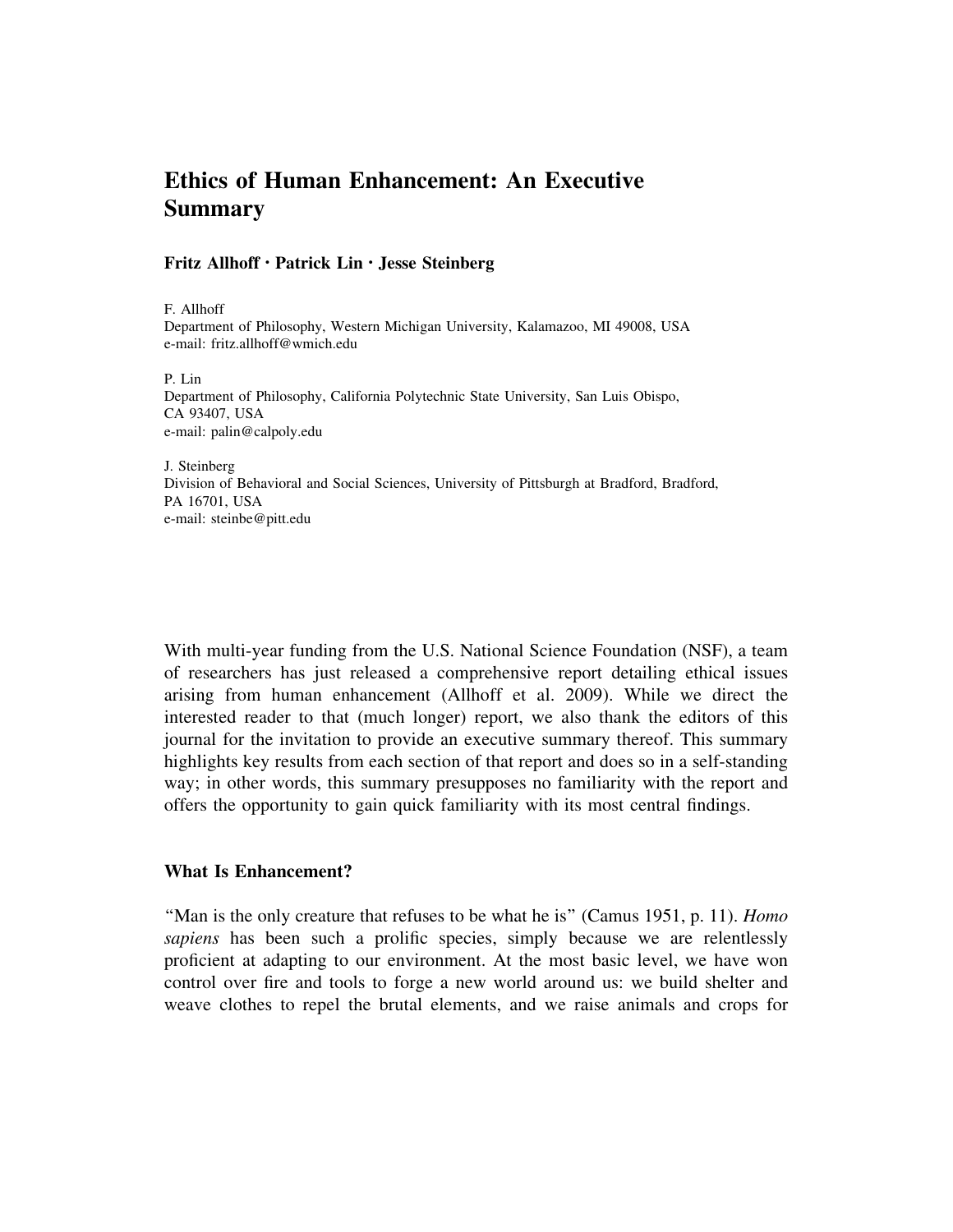predictability in our meals. With intellect and resourcefulness, we are better able to survive this world.

However, it is not just the world around us that we desire to change. Since the beginning of history, we also have wanted to become more than human, to become Homo superior. From the godlike command of Gilgamesh, to the lofty ambitions of Icarus, to the preternatural strength of Beowulf, to the mythical skills of Shaolin monks, and to various shamans and shapeshifters throughout the world's cultural history, we have dreamt—and still dream—of transforming ourselves to overcome our all-too-human frailties and limitations.

In practice, this means that we improve our minds through education, disciplined thinking, and meditation. We improve our bodies with a sound diet and physical exercise, and we train with weapons and techniques to defend ourselves from those who would conspire to kill. But today, something seems to be different. With ongoing work to unravel the mysteries of our minds and bodies, coupled with the art and science of emerging technologies, we are near the beginning of the Human Enhancement Revolution.

Now we are no longer limited to ''natural'' methods to enhance ourselves or to merely wield tools such as a hammer or binoculars or a calculator. We are beginning to incorporate technology within our very bodies, which may hold moral significance that we need to consider. These technologies promise great benefits for humanity—such as increased productivity and creativity, longer lives, greater serenity, stronger bodies and minds, and more—though there is a question of whether these things translate into *happier* lives, which many see as the point of it all (President's Council on Bioethics 2003; Persaud 2006).

As examples of emerging technologies in the last year or so, several imaginative inventions in particular are closing the gap even more between science fiction and the real world. Scientists have conceptualized an electronic-packed contact lens that may provide the wearer with telescopic and night vision or act as an omnipresent digital monitor to receive and relay information (Parviz et al. 2008). Another innovation is a touch display designed to be implanted just under the skin that would activate special tattoo ink on one's arm to form images, such as telephone-number keys to punch or even a video to watch (Mielke 2008). Together with ever-shrinking computing devices, we appear to be moving closer to cybernetic organisms (or "cyborgs"); that is, where machines are integrated within our bodies or at least into our clothing in the nearer-term. Forget about Pocket PCs, mobile phones, GPS devices, and other portable gadgets; we might soon be able to communicate and access those capabilities without having to carry any external device, thus raising our productivity, efficiency, response time, and other desirable measures—in short, enabling us to even better survive our world.

Technology is clearly a game-changing field. The invention of such things as the printing press, gunpowder, automobiles, computers, vaccines, and so on, has profoundly changed the world, for the better we hope. But at the same time, they have also led to unforeseen consequences, or perhaps consequences that might have been foreseen and addressed had we bothered to investigate them. Least of all, they have disrupted the *status quo*, which is not necessarily a terrible thing in and of itself; but unnecessary and dramatic disruptions, such as mass displacements of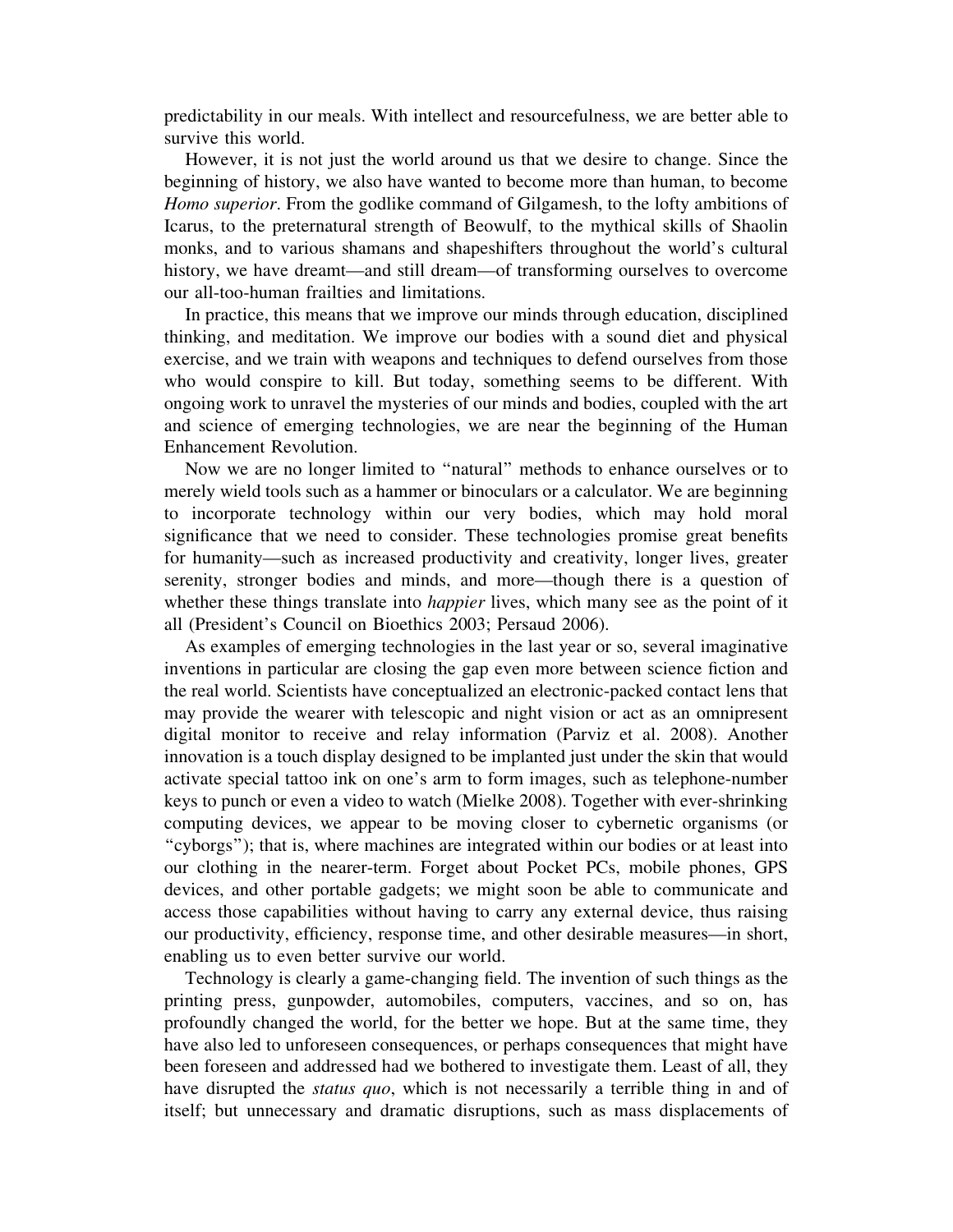workers or industries, have real human costs. As we will discuss, this may well be the case with human enhancement technologies, enabled by advances in nanotechnology, micro-electro-mechanical systems (MEMS), genetic engineering, robotics, cognitive science, information technology, pharmacology, and other fields (Roco and Bainbridge  $2003$ .<sup>1</sup>

The NSF report is an examination of many social and ethical issues surrounding human enhancement technologies. For example, concerning the issue of whether such technologies ought to be regulated or otherwise restricted, one position is that (more than minimal) regulation would hinder personal freedom or autonomy, infringing on some natural or political right to improve our own bodies, minds, and lives as we see fit (Naam 2005; Bailey 2005; Harris 2007; Allhoff et al. 2010). Others, however, advocate strong regulation—and even a research moratorium—to protect against unintended effects on society, such as the presumably-undesirable creation of a new class of enhanced persons who could outwit, outplay, and outlast ''normal'' or unenhanced persons for jobs, in schools, at sporting contests, and so on (Fukuyama 2002, 2006; Friends of the Earth 2006). Still others seek a sensible middle path between stringent regulation and individual liberty (Hughes 2004; Greely 2005).

No matter where one is aligned on this issue, the human enhancement debate is a deeply passionate and personal one, striking at the heart of what it means to be human. Some see it as a way to fulfill or even transcend our potential; others see it as a darker path towards becoming Frankenstein's monster. To help untangle this debate, the NSF report is comprised of a list of questions and answers, starting with background issues and moving to specific concerns, including: freedom & autonomy, health  $\&$  safety, fairness  $\&$  equity, societal disruption, and human dignity. The report does not represent an exhaustive discussion of these issues; indeed, many of these questions would require a book-length treatise for any satisfying answer. Rather, the report is intended as a broad survey of the human enhancement landscape and its main contours, not its more intricate rabbit holes and subtler terrain, as other and future investigations will surely explore.

## Definitions and Distinctions

Strictly speaking, ''human enhancement'' includes any activity by which we improve our bodies, minds, or abilities—things we do to enhance our well-being (Lin and Allhoff 2008). But it is tempting to think that ''human enhancement'' is about boosting our capabilities beyond the species-typical level or statisticallynormal range of functioning for an individual (Daniels 2000). Consider the following illustrative examples. As it concerns the mind, taking Ritalin to treat attention-deficit hyperactivity disorder (ADHD) is aimed at correcting the deficit; but taken by otherwise-normal students to enable them to focus better in studying

 $1$  For an overview of ethical and social issues of nanotechnology beyond its role in human enhancement, see Allhoff and Lin 2006; Lin and Allhoff 2007; Allhoff et al. 2007; Allhoff and Lin 2008; and Allhoff et al. 2010.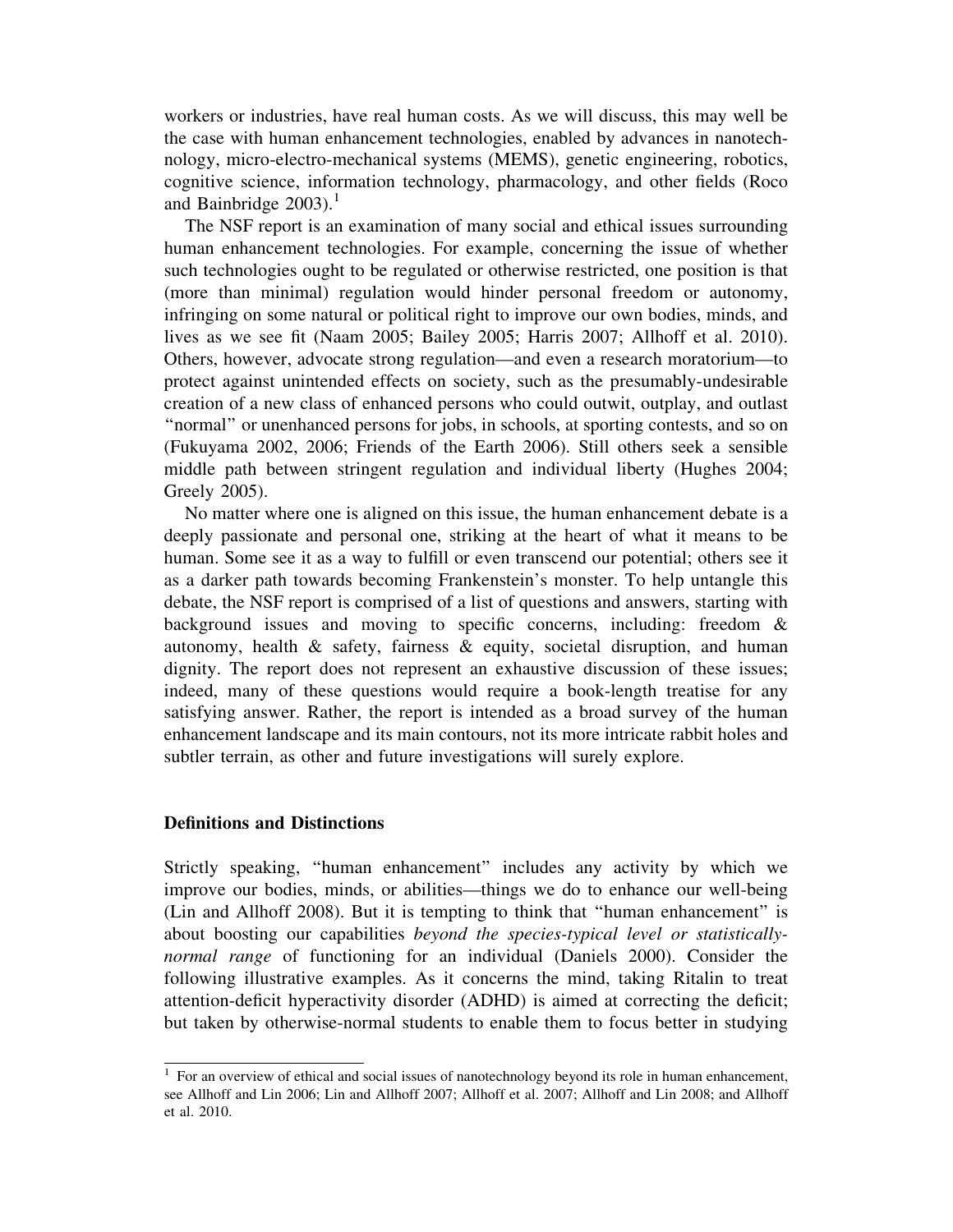for exams is a form of human enhancement. And where reading a book may indeed make you more knowledgeable, it does not make you so much smarter than most everyone else or push your intellect past natural limits; on the other hand, a computer chip implanted into your brain that gives you direct access to Google or spreadsheets would provide mental capabilities beyond the species-typical level.

Since, strictly speaking, human enhancements seem to include such activities as reading a book and eating vegetables it might appear that these ''natural'' enhancements are ethically unproblematic. It would be tempting to draw a line here in the human enhancement debate such that ''artificial'' or ''unnatural'' enhancements require moral evaluation. However, this approach is problematic. First, there appears to be vagueness as to what should count as ''natural.'' In addition, the distinction between natural and artificial might objectionably rest on dubious theological or teleological premises (e.g., that we have God-given goals or limits in life such that living to 300 would be profanely unnatural or in violation of God's will).

One might be tempted by the thought that the internal-external distinction is morally significant insofar as one might think that human enhancements that are internal are morally questionable, whereas those that are external are not. In other words, the use of tools is perfectly moral, but incorporating tools as part of our bodies is morally questionable. However, it could also be maintained that a neural implant that gives access to Google and the rest of the online world does not seem to be different in kind to using a laptop computer or Pocket PC to access the same. So why should it matter that we are imbedding computing power into our heads rather than carrying the same capabilities with us by way of external devices?

#### Context and the Moral Status of Enhancement

What counts as an enhancement and whether it is morally relevant seems to be context-dependent. For example, we can imagine a society in which strict equality is the over-arching value, trumping individual rights to life, liberty, knowledge, and so on; thus immunizing a person from a serious disease might be prohibited in such a world so to not upset egalitarian values or disrupt social institutions that strongly rely on a certain range of life expectancy, e.g., a social security system. Another example: freely burning fossil fuels was less morally significant in 1910 than it is in 2010, given the current state of global warming, pollution, and their causes and effects. Therefore, context matters, and so it seems premature to say that all enhancements are morally worrisome, irrespective of context; but it is also premature to declare all of them to be unproblematic, especially at a start of debate exactly about those questions.

In this regard, we might also make an argument that strict equality is not morally required in the first place, given the natural and manageable range of variations in our species; but if some future vaccine takes us well beyond this ''normal'' range, e.g., super-longevity or super-strength, our social systems (including law and public policy) are not equipped to account for those extra abilities, thereby raising latent issues of equity, fairness, access, etc. Similarly, we can imagine a world in which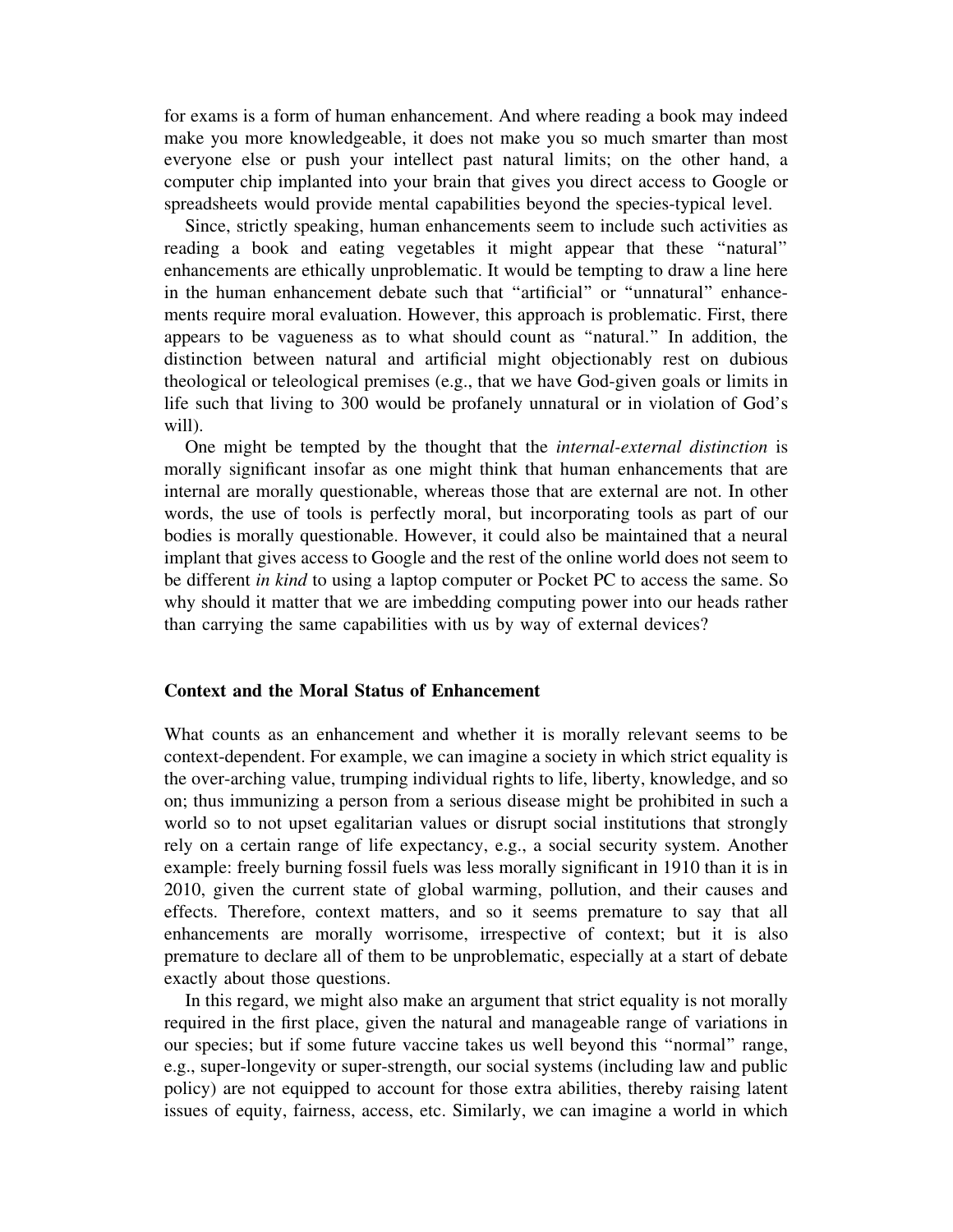cognitive enhancements no longer hold much controversy as they do today, after social structures in the future have adapted to account for them—just like, e.g., steroid use in sports might no longer be an ethical issue (perhaps only a health issue) if we create separate competitions for the enhanced as well as unenhanced. Again, context seems to matter.

## Freedom and Autonomy

There is perhaps no greater value, at least in democracies, than the cherished concept of freedom, loosely defined here as the absence of constraints. But because freedom is central to the issue of human enhancement, it adds much fuel to the impassioned debate. Pro-enhancement advocates have argued against regulating enhancements on the grounds that it would infringe on our fundamental ability to choose how we want to live our own lives (Naam 2005; Bailey 2005; Harris 2007). Or, in other words, if enhancing our bodies does not hurt anyone (other than possibly ourselves), then why should we be prevented from doing so? This is a common objection—arguing especially against governmental intervention—to any number of proposals that involve regulation, from hiring practices to home improvements to school clothing, and so on.

Though freedom may be viewed in democracies as a ''sacred cow'' that ought not be corralled, the reality is that we do not have complete freedom in the areas of life that we think we do anyway. As examples, freedom of the press and freedom of speech do not protect the individual from charges of libel, slander, or inciting panic by yelling "Fire!" in a crowded theater; our privacy expectations quietly give way to security measures, such as searches on our property and persons at airports or eavesdropping on our communications; and even ancestral homes built by the hands of one's forefathers could be unilaterally seized (and demolished) by the state under eminent domain laws. This is to say that whatever rights we have also imply responsibilities and exist within some particular political system. Therefore, it is not unreasonable to expect or define certain limits for those rights, especially where they conflict with other rights and obligations.

Maximal freedom is a hallmark of a laissez-faire or minimal state, but a democratic society is not compelled to endorse such a stance, as some political philosophers have suggested (e.g., Nozick 1974). Nor would reasonable people necessarily want unrestricted freedom anyway, e.g., no restrictions or background checks for gun ownership. Even the most liberal democracy today understands the value of regulations as a way to enhance our freedom. For instance, our economic system is not truly a ''free market'': though we may advocate freedom in general, regulations exist not only to protect our rights, but also to create an orderly process that greases the economic wheel, accelerating both innovations and transactions. As a simpler example, by imposing laws on traffic, we can actually increase our freedom: by driving forward on only one side of the road, we can be (more) assured that we will not be a victim of a head-on collision, which makes driving faster a more sensible proposition.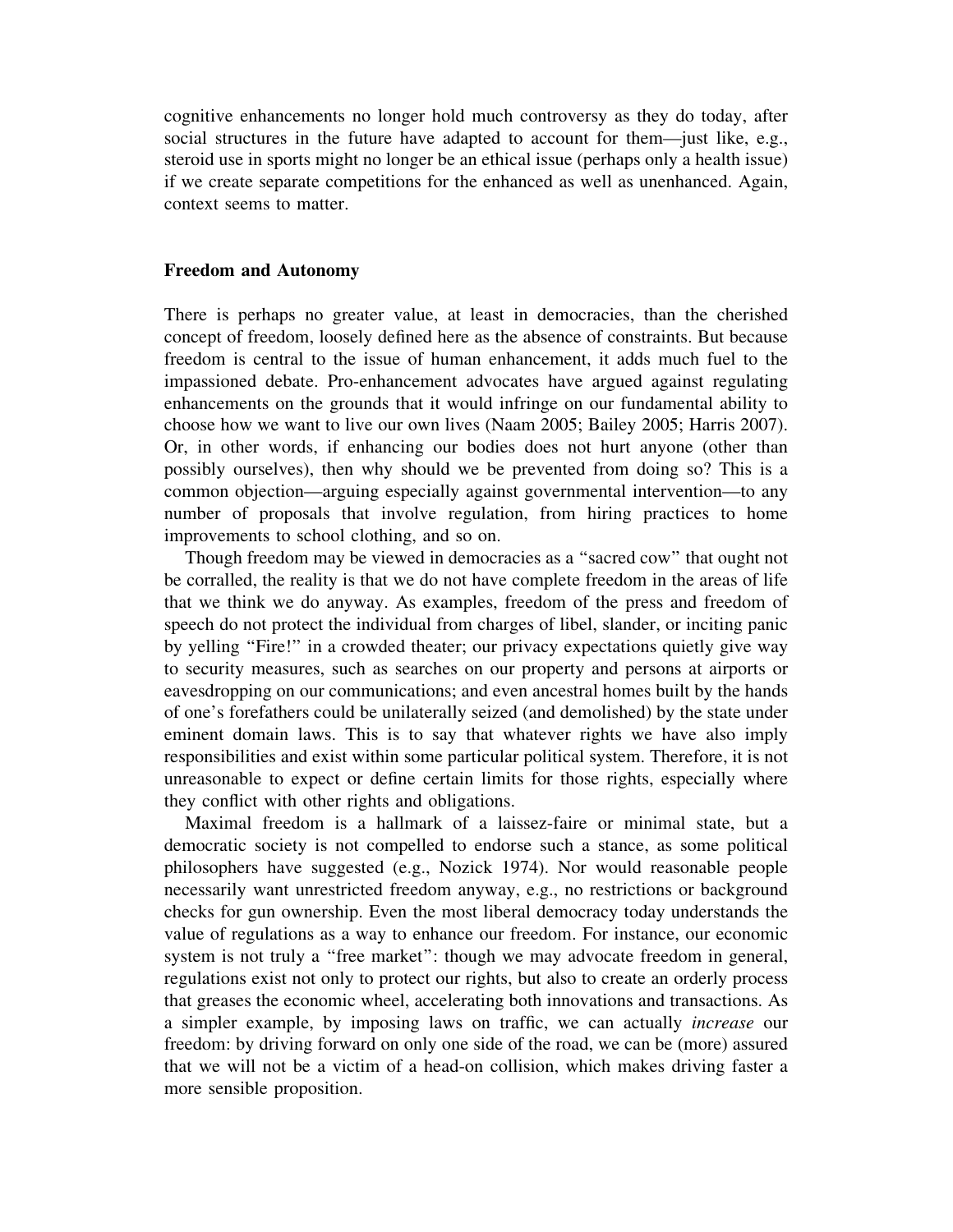There is another sense, related to free will, in which cognitive enhancements may be infringing: if an enhancement, such as a mood-altering drug or neural implant, interferes with or alters our deliberative process, then it is an open question whether or not we are truly acting freely while under the influence of the enhancement. For instance, a ''citizen chip'' embedded in the brain might cause us to be unswervingly patriotic and hold different values than we would otherwise. Further, external pressure from peers, employers, competitors, national security, and others to accept a particular enhancement also may unduly influence one's decision making (Guston et al. 2007). Such considerations have some obvious moral implications.

# Fairness and Equity

It is certainly understandable that one might desire or even feel pressure to enhance one's self or children, but it is important to note the following: advantages gained by enhanced persons also imply a relative disadvantage for the unenhanced, whether in sports, employment opportunities, academic performance, or any other area. That is to say, fairness is another value to consider in the debate. A related worry is that the wealthy would be the first adopters of human enhancement technologies, given that they can best afford such innovations (like LASIK eye surgery), thus creating an even wider gap between the haves and the have-nots (McKibben 2004).

In considering the issue of fairness, we need to be careful not to conflate it with equity. Under most economic theories, fairness does not require that we need to close the gap entirely between economic classes, even when justice is defined as fairness (Rawls 1971; for an application of Rawls to enhancement, see Allhoff 2005). Indeed, there are good reasons to think that we want some gap to exist, for example, to provide incentives for innovations, in order to move up the economic ladder, and to allow flexibility in a workforce to fill vacancies and perform a wide range of tasks. At least some competition seems to be desirable, especially when resources to be allocated are limited.

Thus, inequality itself is not so much the point, though any poverty or decline in welfare related to increased inequality may be a serious concern. We do not want people to stop striving to improve their own lives, even if the situation for others is not improved at the same time or ever. And natural advantages and inequities already exist without moral issues anyway; Hobbes recognized that these organic differences did not give any individual or group of individuals so much net advantage that they would be invulnerable to the ''solitary, poor, nasty, brutish, and short" conditions that mark human life (Hobbes 1651, p. I.xiii.9).

If human enhancement technologies develop as predicted, they can afford us a tremendous advantage in life; e.g., over others in a competition for resources, so much so that it overstretches the natural range of equality to the point where inequality becomes a more salient issue. This is where the gap between enhanced and unenhanced persons may be too wide to bridge, making the latter into dinosaurs in a hypercompetitive world. If we assume that the benefits of being an enhanced person must be largely paid from the welfare of others, e.g., a job-gain by one person is a job-loss by another. Since the others are now at a relative disadvantage,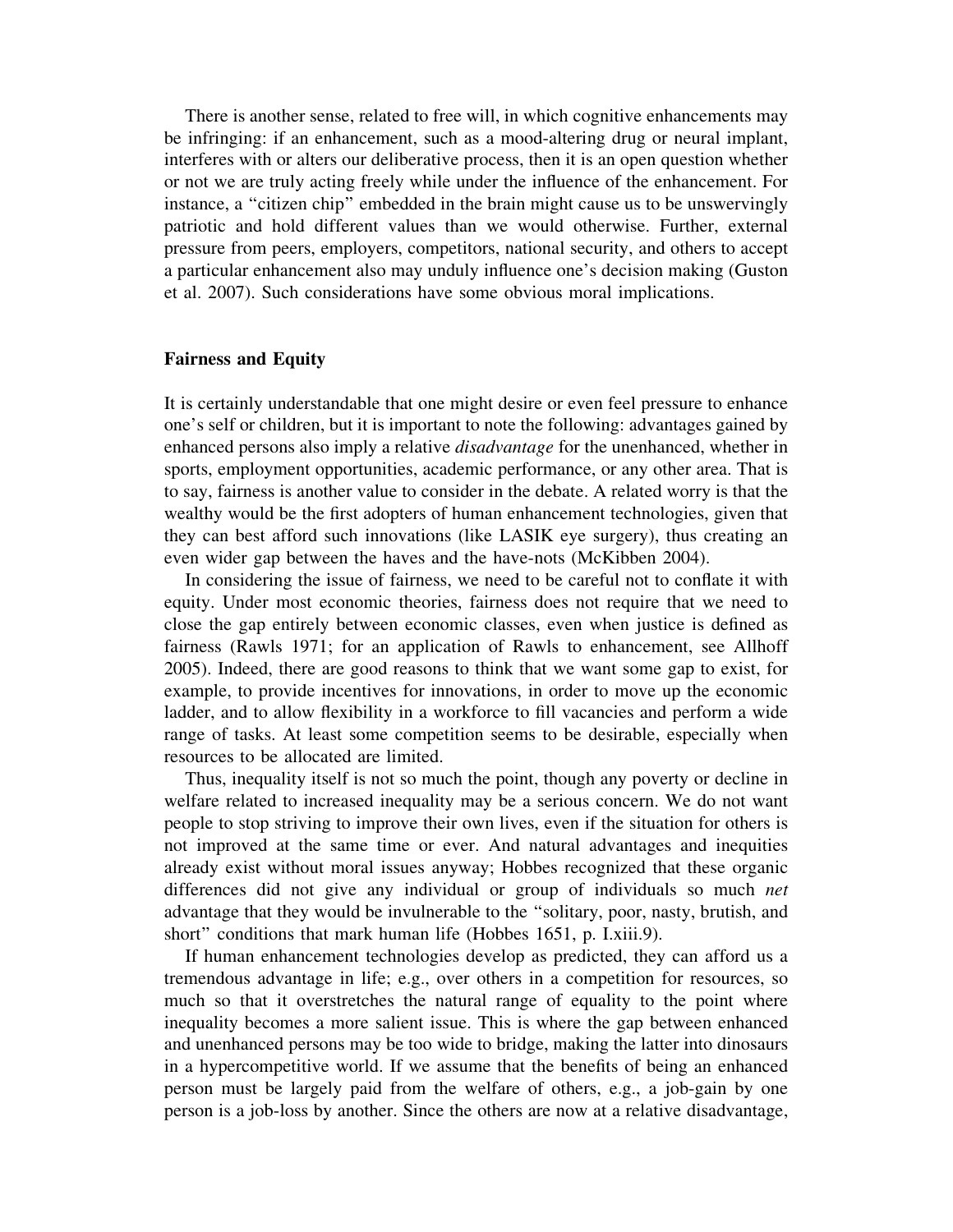this may further impoverish the unenhanced, which may limit their access to such things as healthcare, legal representation, political influence, and so on.

# Social Disruptions

Fairness and equality are not just theoretical values, but they have practical effects. Gross inequality itself, whether fair or not, can motivate the worse-off masses to revolt against a state or system. But societal disruption need not be so extreme to be taken seriously. Entire institutions today—as well as the lack thereof—are based on a specific range of abilities and rough equality of natural assets. Sports, for instance, would change dramatically, if enhanced persons are permitted to compete to the clear disadvantage of unenhanced athletes, smashing their previous records. (This is not to say that sports should ban enhanced competitors, only that doing so would have a real, significant affect on careers and expend valuable resources to adjust sporting programs and contests.)

Other institutions and systems include economic, privacy, communications, pensions, security, and many other sectors of society. For instance, if life-extension technologies can increase our average lifespan by 20 years—let alone the  $100 + \text{years predicted by some futures (Kurzweil } 2005$ ; de Grey 2007), and assuming that the extra 20 years will be a good life, not one bogged down with illness and diminishing productivity that afflict many elderly today—then we would need to radically adjust retirement programs: do we move the retirement age to 85, which has negative consequences for job-seekers such as new tenure-track academic faculty, or increase contributions to pension plans, which puts pressure on household budgets and employers? Or both? Also, assuming birth rates do not decline (which causes problems of its own), longer lives will mean more pressure on resources such as energy and food.

Some scenarios that may cause social disruption include: a job candidate with a neural implant that enables better data retention and faster information processing would consistently beat out unenhanced candidates; a person with super-human hearing or sight could circumvent existing privacy protections and expectations by easily and undetectably eavesdropping or spying on others; more students (and professors) using Ritalin may grab admission or tenure at all the best universities, and so on.

## Human Dignity and the Good Life

The fiercest resistance to human enhancement technologies is perhaps a concern about their effect on ''human dignity'' and what it means to be human (President's Council on Bioethics 2003; Sandel 2007). For instance, does the desire for enhancement show ingratitude for what we have and (further) enable an attitude of unquenchable dissatisfaction with one's life? Some researchers suggest that discontent is hardwired into the genetic makeup of humans (Hill 2006; Woodall 2007), which is why we constantly innovate, strive to achieve and gain more, etc.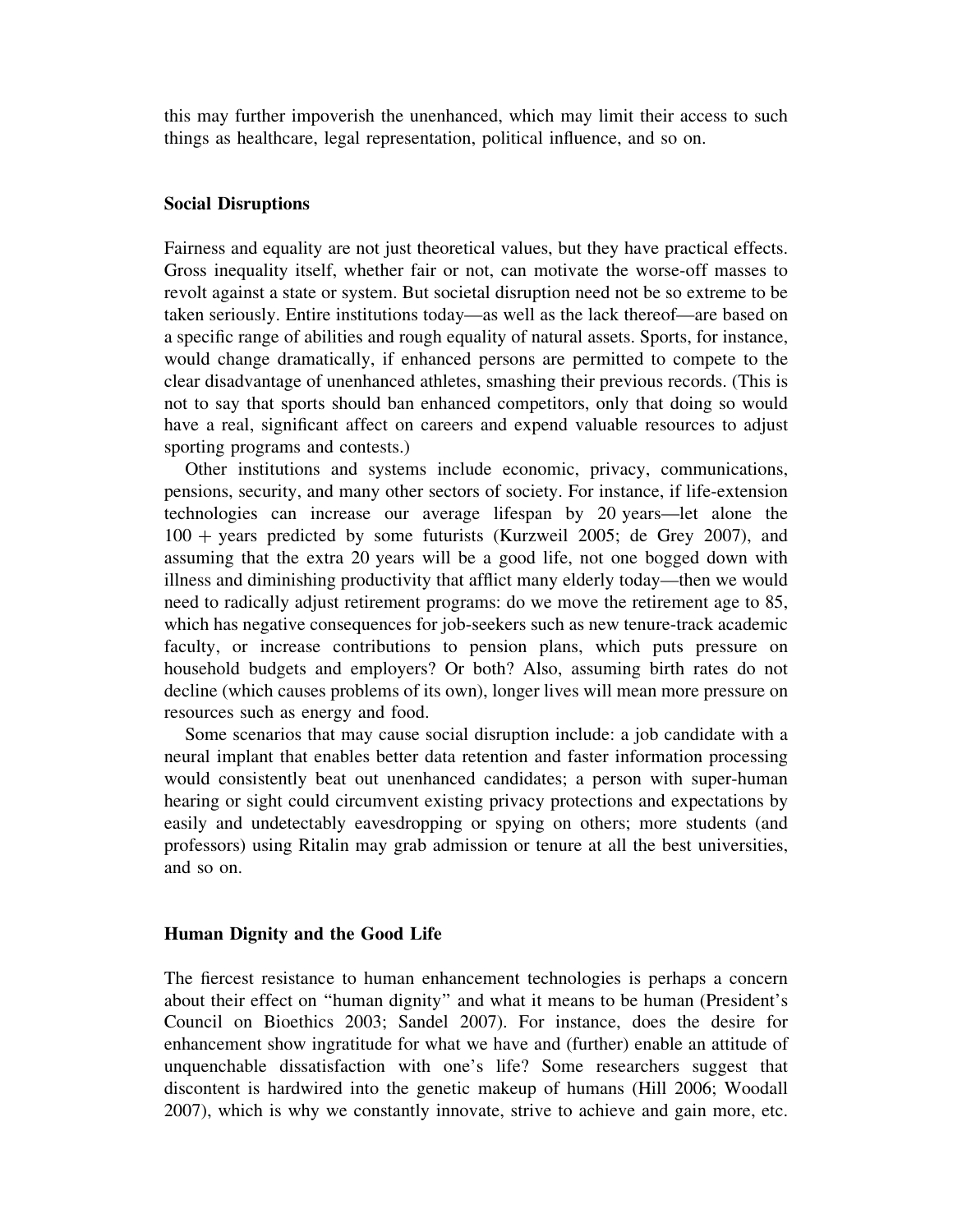However, even if this is true, it does not seem to be so much an argument to promote human enhancement technologies, but more a worry that those technologies are not the panacea or Holy Grail of happiness we might believe them to be. That is, we will still be dissatisfied with ourselves no matter how much we enhance ourselves (unless, of course, we somehow eradicate that part of our DNA that causes discontent).

Would human enhancement technologies hinder moral development? Many believe that ''soul-making'' is impossible without struggle (Hick 1966), and achievements ring hollow without sacrifice or effort (President's Council on Bioethics 2003); so if technology makes life and competitions easier, then we may lose opportunities to feed and grow our moral character. On the other hand, compare our lives today with pre-Internet days: increased connectivity to friends, work, information, etc. is often a double-edged proposition that also increases stress and decreases free time. This, then, raises the related concern of whether enhancement technologies will actually make our lives happier. (If the research mentioned above about discontent in our genes is accurate, then we might have a psychobiological reason to think not.)

Is the frailty of the human condition necessary to best appreciate life? There is something romantic about the notion of being mortal and fallible. But with existing pharmacology, we could eliminate the emotion of sadness today, and work is continuing on drugs that repress memories; but it is not clear that sadness (at least in the normal range, as opposed to clinical depression) is a ''pathology'' we should want to eliminate, rather than a human experience that we should preserve (President's Council on Bioethics 2003). Other critics have suggested that life could be too long, leading to boredom after one's life-goals are achieved (e.g., Williams 1973).

Finally, there might be concern that we are playing God with world-changing technologies, which is presumably bad (Peters 2007). But what exactly counts as "playing God", and why is that morally wrong; i.e., where exactly is the proscription in religious scripture? If we define the concept as manipulating nature, then we all have been guilty of that since the first man picked up a stick. Making life-and-death decisions is a plausible candidate as a definition, but then physicians as well as soldiers (even in holy wars?) could be accused of this charge.

# Rights and Obligations

Rights can be divided into two broad classes: a class of human rights, sometimes called ''natural rights'', and a class of more conventional rights based on the specific customs, roles, and laws of a society. Examples of the former are famously listed in the American Declaration of Independence: ''We hold these truths to be self-evident, that all men are created equal, that they are endowed by their Creator with certain unalienable Rights, that among these are Life, Liberty and the pursuit of Happiness.'' The right to enhancement is not specifically included in this list or in other familiar lists of human rights. But it could be argued that a right of enhancement is a right derived from some or all of the human rights like those listed in the Declaration of Independence. Humans should be able to exercise their right to enhancements to the extent that it promotes their life, liberty, or the pursuit of happiness.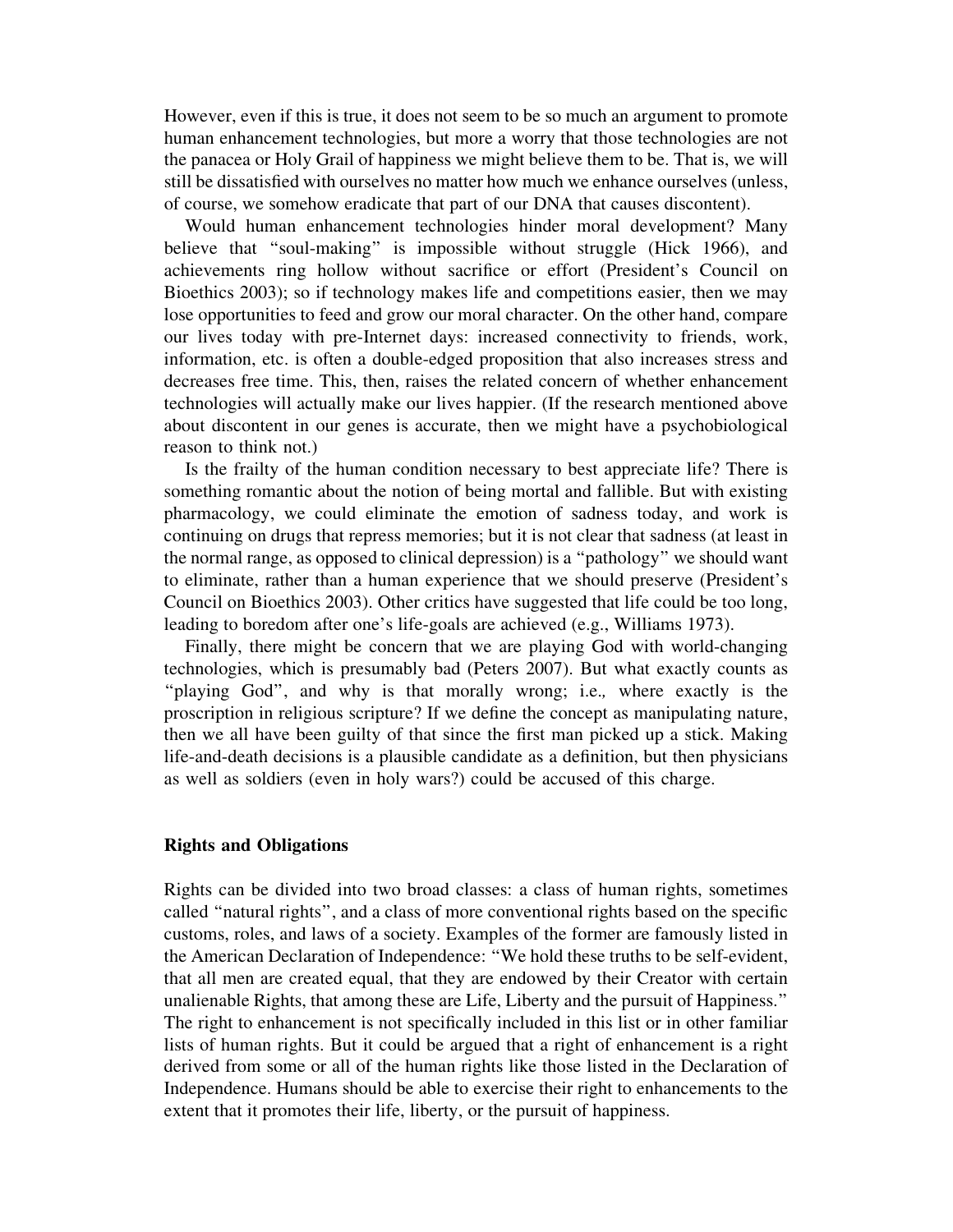However, this at most would make a right to enhancement a prima facie right because human rights themselves, though fundamental, can conflict and are susceptible to modification and qualification. One's right to liberty, for example, does not automatically permit infringement on the rights of others. Rights frequently trump one another in our considerations about which action is correct. But rights can also be trumped by extremely harmful consequences. Therefore, even if the right to enhancement is regarded as a derived human right, its application in a particular situation could be challenged on the grounds that it infringes on the rights of others or that its exercise would lead to extreme harm.

The right to enhancement can also be regarded as conventional. ''Conventional'' does not mean ''arbitrary'' but ''established by general agreement or practice.'' We can make laws, for example, that allow some enhancements and laws that prohibit others. How justified such conventional rights or prohibitions are depends upon how good the reasons are for them. We might easily justify the use of nanodevices that patrol our bodies for cancerous outbreaks. We would prohibit the use of nanodevices that would give humans a burst of intelligence followed by likely seizures and strokes.

### Policy and Law

Given the preceding discussion, it should be clear that human enhancement is more than just about the individual's freedom or autonomy, but there are plausibly negative consequences to others and society that need to be considered. Or at least an argument needs to be made that freedom/autonomy trumps all other values, but such a position seems unacceptably dogmatic. These issues point to the policy dilemma of whether we should regulate or restrict on human enhancement technologies, so as to prevent or mitigate some of the negative impacts. Three answers suggest themselves: (1) no restrictions, (2) some restrictions, or (3) a moratorium or full ban.

A moratorium seems unrealistic to the extent that a worldwide one would be needed to truly stem the use of human enhancement technologies, and that no worldwide moratorium on anything has yet to work, including on (alleged) attempts to clone a human being. A local moratorium would send patients to ''back-alley'' enhancement clinics or to more liberal regions of the world, as is the case with ''cosmetic-surgery vacations'' in which those medical procedures are less expensive in other nations. Further, a ban on enhancement research seems much too premature—an overreaction to perceived, future risks—as well as a real threat to therapy-related research today.

On the other side of the spectrum, the idea of having no restrictions on human enhancement technologies seems to be reckless or at least unjustifiably optimistic, given that there are plausible risks. As pointed out earlier, complete freedom or autonomy may be a recipe for disaster and chaos in any case; we do not want to grant the right to yell "Fire!" in a crowded venue or the right for dangerous felons to own firearms.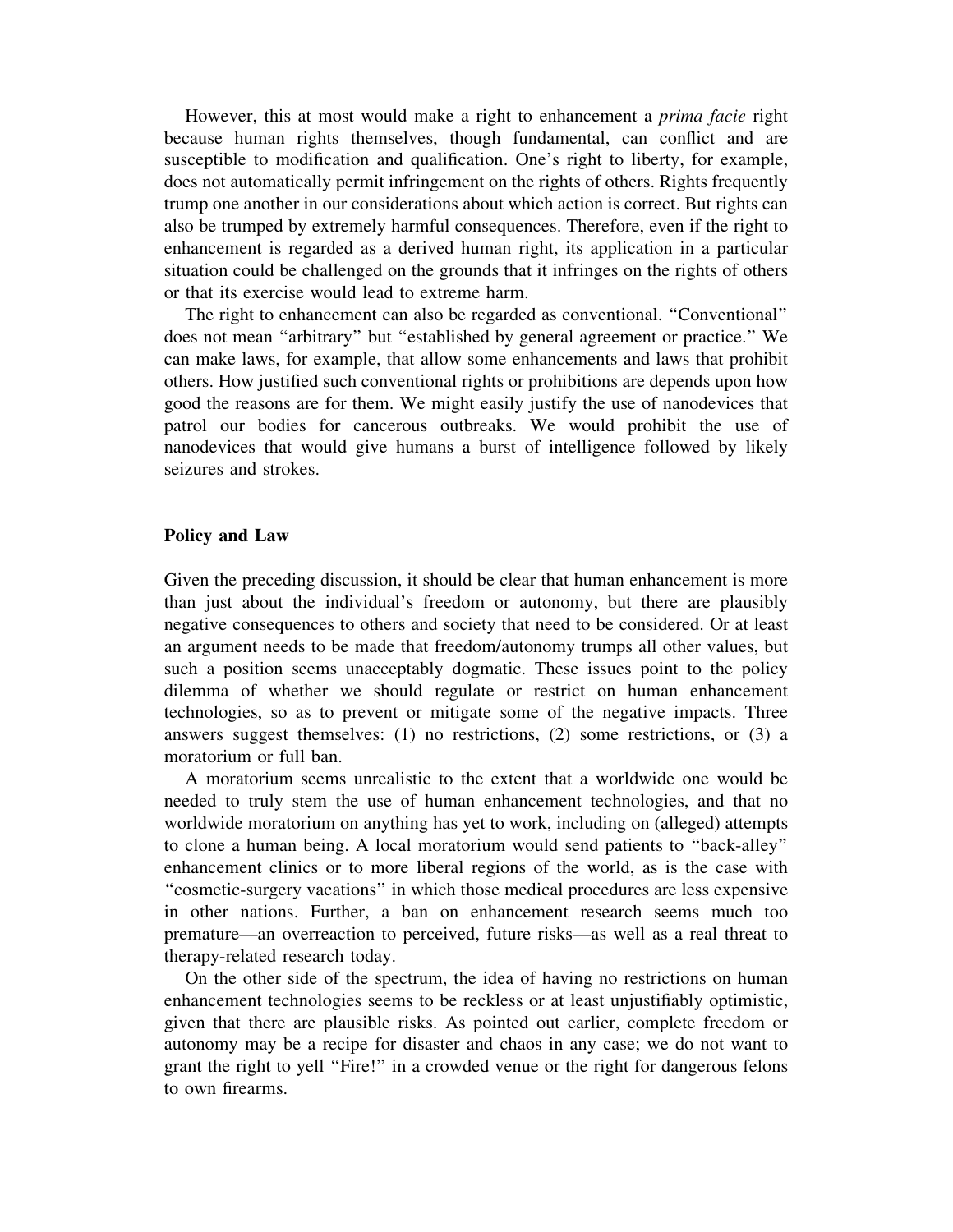So what about finding middle ground with some non-Draconian regulations? Critics have argued that any regulation would be imperfect and likely ineffectual, much like laws against contraband or prostitution (Naam 2005); but it is not clear that eliminating these laws would improve the situation, all things considered. Also, as a society, we still believe we ought to at least try to solve social ills, even if we cannot ultimately fix the entire problem, e.g., we cannot stop any given crime from ever occurring, yet we still have laws against such acts. And even if there are practical reasons to not pursue regulations, would that send the wrong message; e.g., to children, that we support enhancement without reservations?

The issue of regulation will surely not be settled here, nor do we intend it to be. Yet it is important to keep in mind that the human enhancement debate is not just a theoretical discussion about ethics, but has bearing on the real world with policy decisions that may affect not just the would-be enhanced, but also researchers, manufacturers, social institutions, as well as our ideals of freedom and human dignity (Lin 2007).

#### Conclusion

This has been a short review of a number of major questions in the ethics debate on human enhancement. An impressive array of technologies is driving the urgency of this debate, from familiar drugs (e.g., steroids, modafinil, Ritalin) to fantastic visions of a cybernetic future. No one knows which visions—utopian, dystopian, or pedestrian—ultimately will be realized. But insofar as there are good reasons to think that many of these visions are plausible, it seems prudent to at least begin a conversation about the many ethical, legal, social, and political issues associated with human enhancement, especially since ethics seems to historically lag (far) behind technology and other quickly-evolving events. By planning ahead, we can be better prepared to enact legislation or regulation as deemed fit.

The NSF report represents a disinterested, sensible middle path in presenting the various sides of each issue, given the early stage of this debate, though clearly there are passionate and opposing forces engaged in this international struggle for clarity and policy. An increasing flow of thoughtful literature exists (e.g., Savulescu and Bostrom 2009), and we expect the arguments to continue for many more years proving the prediction that human enhancement ethics will be one of the most important debates in science and society is this brave new century.

Acknowledgement The authors of the report gratefully acknowledge the support of the NSF under awards # 0620694 and 0621021.

#### References

- Allhoff, F. (2005). Germ-line genetic enhancement and Rawlsian primary goods. Kennedy Institute of Ethics Journal, 15.1, 39–56.
- Allhoff, F., & Lin, P. (2006). What's so special about nanotechnology and nanoethics? International Journal of Applied Philosophy, 20.2, 179–190.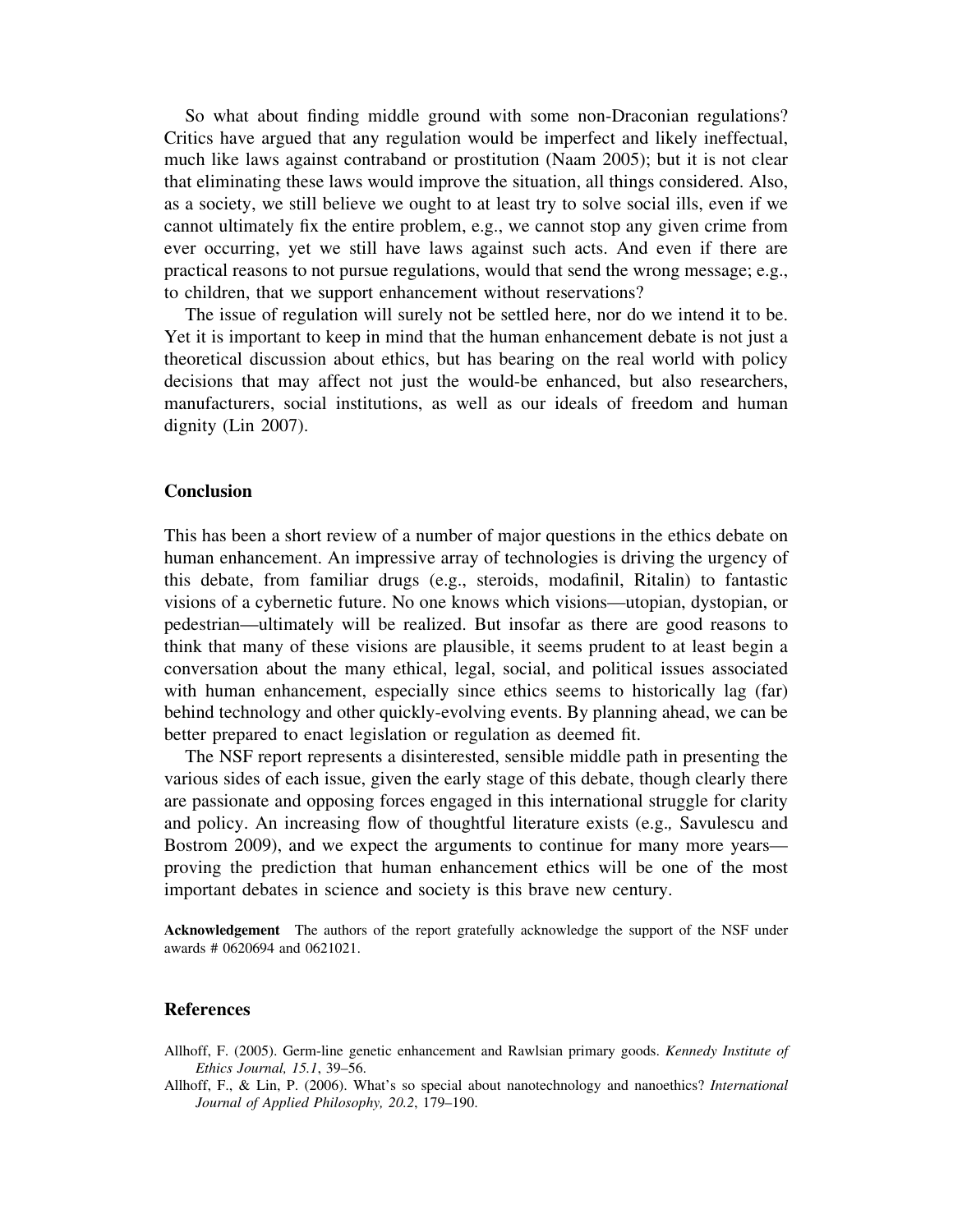- Allhoff, F., & Lin, P. (2008). Nanotechnology & society: Current and emerging ethical issues. Dordrecht: Springer.
- Allhoff, F., Lin, P., Moor, J., & Weckert, J. (Eds.). (2007). Nanoethics: The ethical and social implications of nanotechnology. Hoboken, NJ: John Wiley & Sons.
- Allhoff, F., Lin, P., Moor, J., & Weckert, J. (2009). Ethics of human enhancement: 25 questions and answers. http://www.humanenhance.com/NSF\_report.pdf. Accessed 27 Nov 2009.
- Allhoff, F., Lin, P., & Moore, D. (2010). What is nanotechnology and why does it matter? From science to ethics. Hoboken, NJ: Wiley-Blackwell Publishing.
- Bailey, R. (2005). Liberation biology: The scientific and moral case for the biotech revolution. Amherst, NY: Prometheus Books.
- Camus, A. (1951). The Rebel: An essay on man in revolt (Vintage International edition, 1982). New York: Vintage International.
- Daniels, N. (2000). Normal functioning and the treatment-enhancement distinction. Cambridge Quarterly of Healthcare Ethics, 9, 309–322.
- de Grey, A. (2007). Ending aging: The rejuvenation breakthroughs that could reverse human aging in our lifetime. New York: St. Martin's Press.
- Friends of the Earth. (2006). The disruptive social impacts of nanotechnology: Issue summary. http://nano.foe.org.au/node/151. Accessed 1 Aug 2009.
- Fukuyama, F. (2002). Our posthuman future: Consequences of the biotechnology revolution. New York: Picador.
- Fukuyama, F. (2006). Beyond bioethics: A proposal for modernizing the regulation of human biotechnologies. Washington DC: School of Advanced International Studies, Johns Hopkins University.
- Greely, H. (2005). Regulating human biological enhancements: Questionable justifications and international complications. The Mind, the Body, and the Law: University of Technology, Sydney, Law Review, 7, 87–110. Santa Clara Journal of International Law, 4, 87–110 (2006) (joint issue).
- Guston, D., Parsi, J., & Tosi, J. (2007). Anticipating the ethical and political challenges of human nanotechnologies. In F. Allhoff, P. Lin, J. Moor, & J. Weckert (Eds.), Nanoethics: The ethical and social implications of nanotechnology. Hoboken, NJ: John Wiley & Sons.
- Harris, J. (2007). Enhancing evolution: The ethical case for making ethical people. Princeton: Princeton University Press.
- Hick, J. (1966). *Evil and the god of love*. New York: Harper and Row Publishers.
- Hill, S. E. (2006). Dissatisfied by design: The evolution of discontent. Dissertation. University of Texas, Austin.
- Hobbes, T. (1651). Leviathan (Penguin Classics edition, 1982). New York: Penguin Group.
- Hughes, J. (2004). Citizen cyborg: Why democratic societies must respond to the redesigned human of the future. Cambridge, MA: Westview Press.
- Kurzweil, R. (2005). The singularity is near: When humans transcend biology. New York: Viking Penguin.
- Lin, P. (2007). Nanotechnology bound: Evaluating the case for more regulation. NanoEthics, 2, 105–122.
- Lin, P., & Allhoff, F. (2007). Nanoscience and nanoethics: Defining the disciplines. In F. Allhoff, P. Lin, J. Moor, & J. Weckert (Eds.), Nanoethics: The ethical and social implications of nanotechnology (pp. 3–16). Hoboken, NJ: John Wiley & Sons.
- Lin, P., & Allhoff, F. (2008). Untangling the debate: The ethics of human enhancement. NanoEthics, 2, 251–264.
- McKibben, B. (2004). Enough: Staying human in an engineered age. New York: Henry Holt & Co.
- Mielke, J. (2008). Digital tattoo interface entry at greener gadgets design competition 2008, New York, NY, February 2008. http://www.core77.com/competitions/GreenerGadgets/projects/4673/. Accessed 1 Aug 2009.
- Naam, R. (2005). More than human. New York: Broadway Books.
- Nozick, R. (1974). Anarchy, state, and Utopia. New York: Basic Books.
- Parviz, B.A., et al. (2008). Contact lens with integrated inorganic semiconductor devices. Presentation at 21st IEEE International Conference on Micro Electro Mechanical Systems, Tuscon, AZ, 13–17 January 2008.
- Persaud, R. (2006). Does smarter mean happier? In J. Wilsdon & P. Miller (Eds.), Better humans? The politics of human enhancement and life extension. London: Demos.